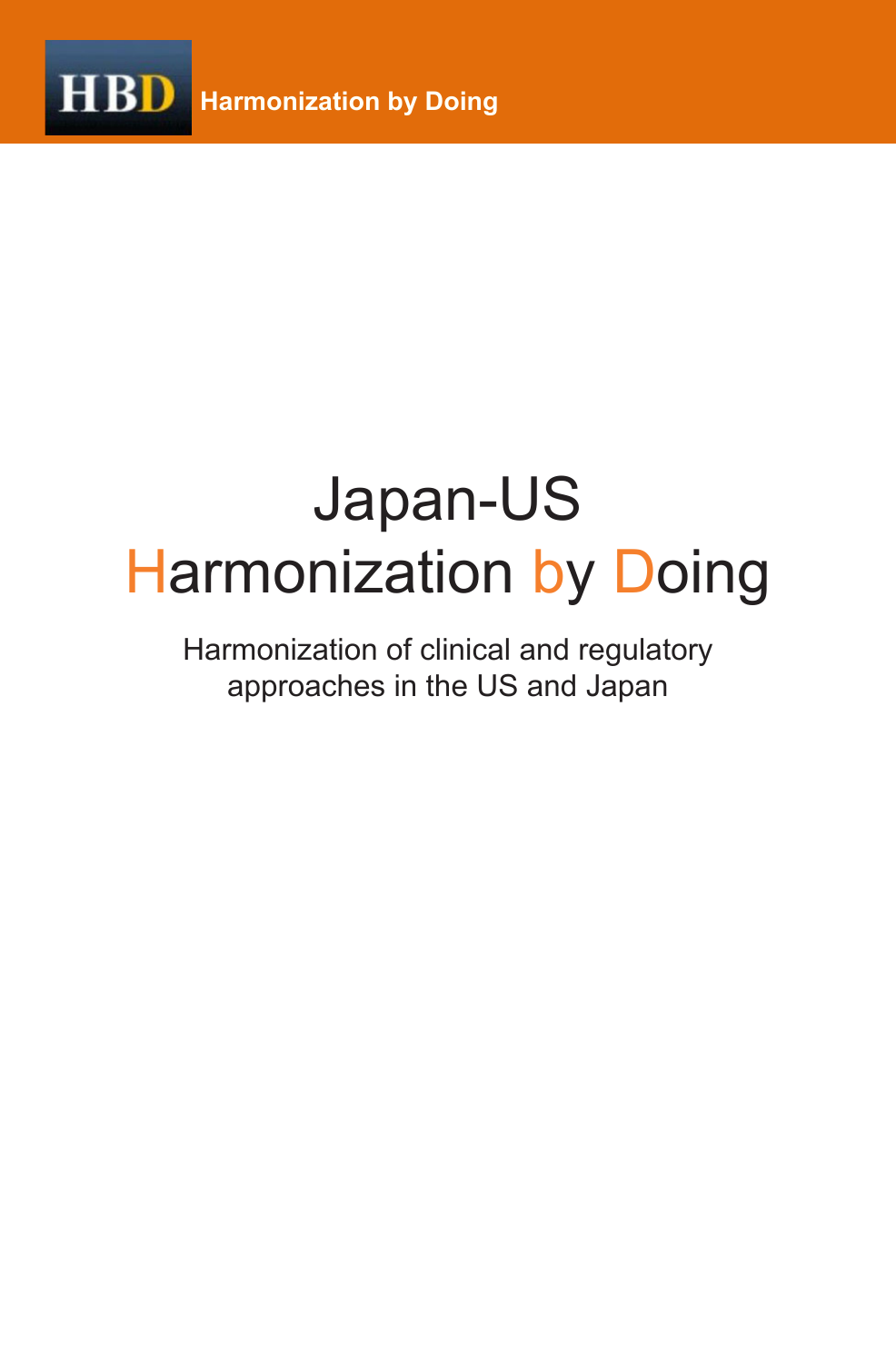### **What is Harmonization by Doing (HBD)?**



"Harmonization by Doing" (HBD) is the industry-academiaregulators collaborative project between the US and Japan. Our goal is to contribute to the promotion of medical device development through convergence in evaluation and regulatory strategy. We have discussed how to promote medical device development in the cardiovascular area and have had great success. In addition, anew goal is to explore new proof of concept (POC) projects beyond the cardiovascular specialty.



### **Activities**

### **Scientific Sessions**

HBD has had several discussions on how to develop and evaluate challenging devices. CRT, TCT, VIVA, and PICS sessions have been held in the US, while CVIT and JCS is held in Japan. Additional meetings are organized with expert sub working groups, such as an HBD POC project if a topic needs further discussion after the session takes place.

## **Proof of Concept (POC) Projects**

- Global Clinical Trial, Global Collaborative Development
- **Development Guidelines**
- • Registries, Real World Evidence
- Rare Intractable Diseases (Children etc.)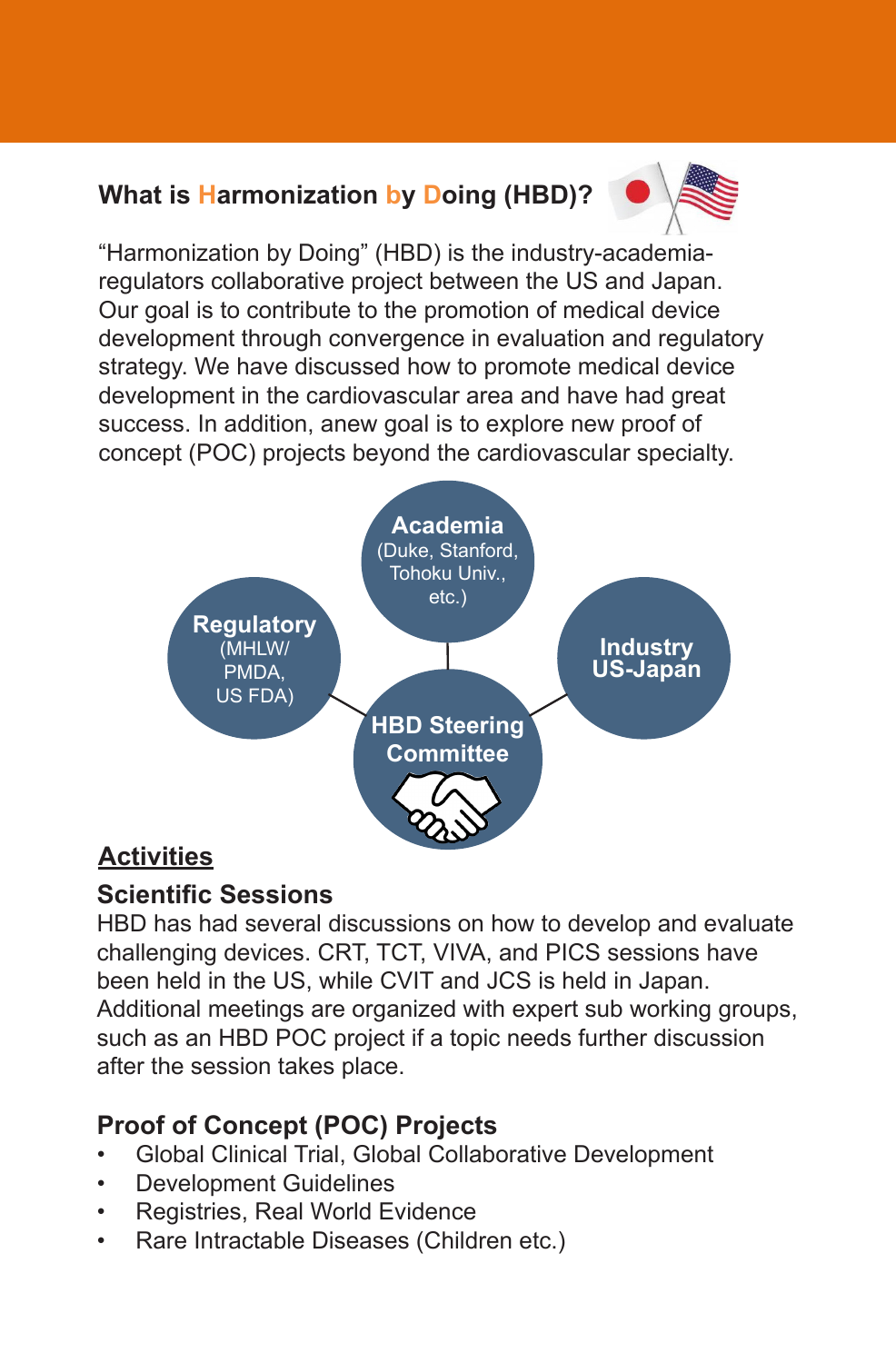#### **Achievements**

#### **Publications**

The achievements of HBD activity have been published in many journals, such as:

- *• Comparing GCP Requirements for Medical Device Clinical Trials in the US and Japan-* **RAPS Regulatory Focus 2010**
- *• Design Strategies for Global Clinical Trials of Endovascular Devices for Critical Limb Ischemia-* **Circ J. 2018**
- *• Rapid Globalization of Medical Device Clinical Development Programs in Japan –* **Cir J.2017**

#### **Past POC Activities Global Clinical Trials**

- Conducted global clinical trials for Coronary Drug Eluting **Stents**
- • Conducted global clinical trials with single protocols for SFA stents with review and approval, eliminating device lag between US/Japan approval.

### **Harmonized Registry**

Harmonized the registry for Ventricular Assist Devices (INTERMACS and J-MACS) and TAVR

### **Current POC Activities**

HBD has accelerated the medical device development process by solving issues that were identified in the early stages of development, evaluating potential solutions for POC projects. Discussing how to successfully conduct Early Feasibility studies is valuable in this process.

- Atherectomy device (CSI)
- CD34 antibody coated drug eluted stent (OrbusNeich)
- AV shunt construction device (TVA Medical)
- Transcatheter mitral valve replacement (4C Medical)
- • Device for CLI treatment (Lim Flow)
- HBD for Children (Development of pediatric medical devices)

### **Collaborative Scheme**

There are some activities derived from HBD with sharing information about consultation and approval review of MHLW, PMDA, and FDA for medical device.